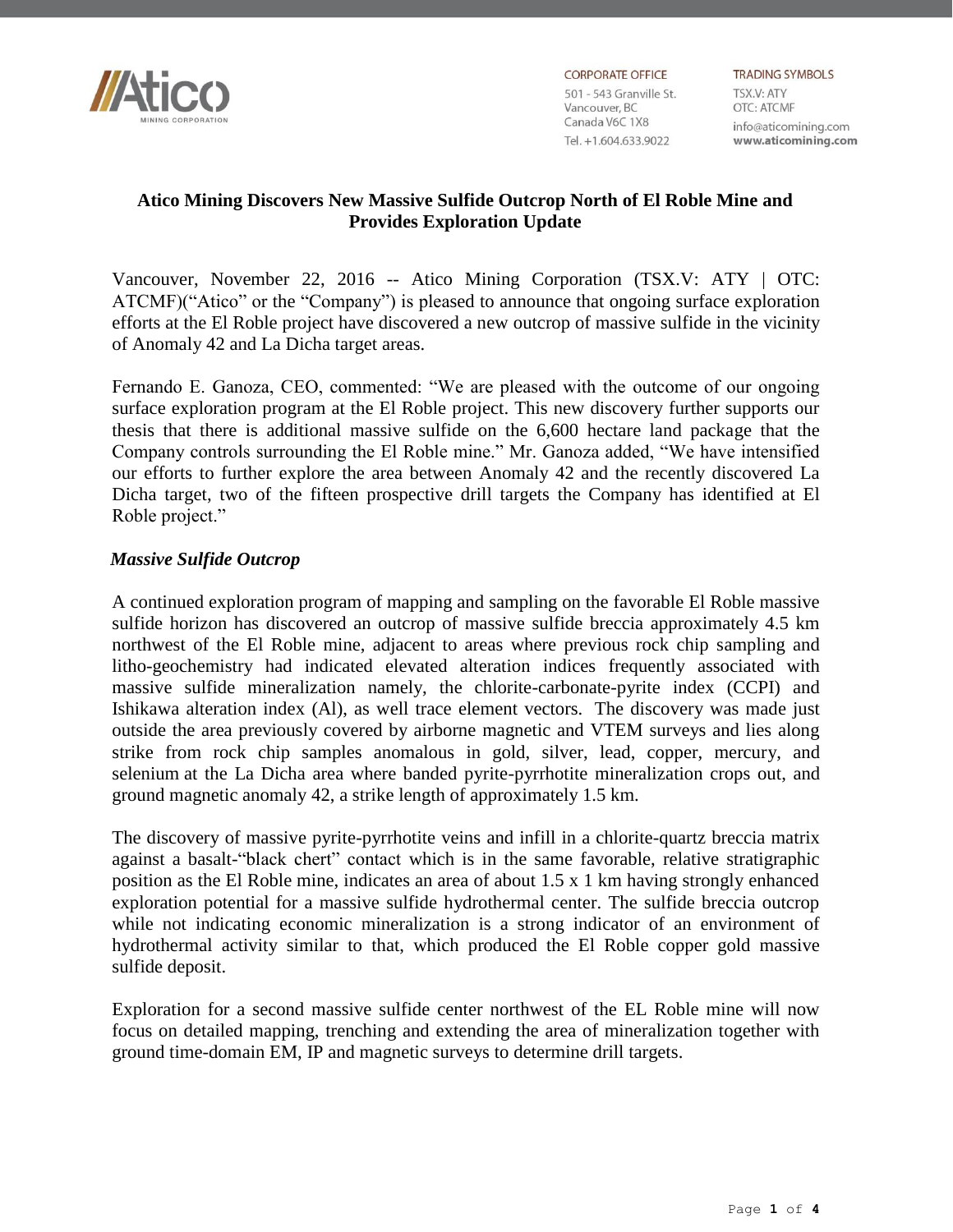

**CORPORATE OFFICE** 

501 - 543 Granville St. Vancouver, BC Canada V6C 1X8 Tel. +1.604.633.9022

**TRADING SYMBOLS** TSX.V: ATY OTC: ATCMF info@aticomining.com www.aticomining.com

#### *Regional Exploration Drilling Update*

The massive sulfide breccia outcrop is not the only prospective target on the El Roble property. The company is actively drilling at the San Lorenzo prospect 4 km south-southeast of the El Roble mine as part of a 4 hole, 1,200 meter program and will shortly initiate a second drill program on the Santa Anita prospect 7 km south-southeast of the mine which is also planned to be a 4 hole, 1,200 meter program. At San Lorenzo the target is the contact of the footwall basalt and "black chert" horizon which shows strongly anomalous rock geochemistry. In addition, reprocessing of airborne VTEM data suggests a geophysical anomaly very similar to the VTEM anomaly coincident with the El Roble mine mineralization. At Santa Anita, previous drill results encountered copper mineralization interpreted as deeper feeder mineralization to possible massive sulfide mineralization. The proposed drill program will target the VTEM anomalies up section on the favorable basalt-"black chert" horizon.

## *El Roble Mine*

The El Roble mine is a high grade underground copper and gold mine with nominal processing plant capacity of 800 tonnes per day, located in the Department of Choco in Colombia. Its commercial product is a copper-gold concentrate.

Since obtaining control of the mine on November 22, 2013, Atico has upgraded the operation from a nominal capacity of 400 tonnes per day. The mine has a continuous operating history of twenty-two years, with recorded production of 1.5 million tonnes of ore at an average head grade of 2.6% copper and an estimated gold grade of 2.5 g/t. Copper and gold mineralization at the El Roble property occurs in volcanogenic massive sulfide ("VMS") lenses.

Since entering into the option agreement in January 2011 to acquire 90% of El Roble, Atico has aggressively explored the mine and surrounding claims. The Company has completed 31,377 meters of diamond drilling and identified numerous prospective targets for VMS deposits on the 6,679-hectare property. This exploration led to the discovery of high-grade copper and gold mineralization below the 2000 level, the lowest production level of the El Roble mine. Atico has developed a new adit access from the 1880 elevation to develop these new resources.

El Roble has a measured and indicated resource of 1.87 million tonnes grading 3.46% copper and 2.27 g/t gold, at a cut-off grade of 0.93% copper equivalent. Mineralization is open at depth and along strike and the Company plans to further test the limits of the resource.

On the larger land package, the Company has identified a prospective stratigraphic contact between volcanic rocks and black and grey cherts that has been traced by Atico geologists for ten kilometers. This contact has been determined to be an important control on VMS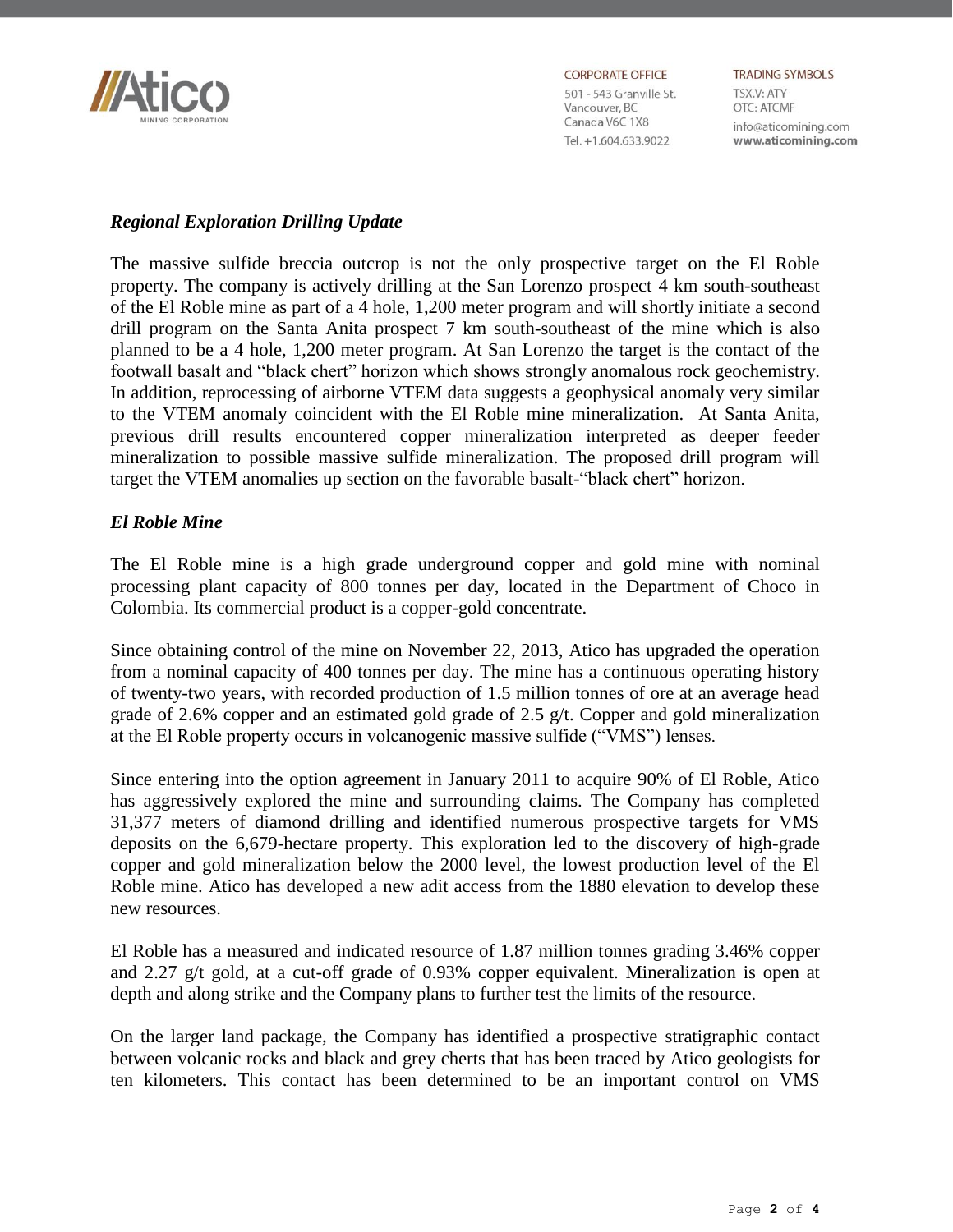

**CORPORATE OFFICE** 501 - 543 Granville St. Vancouver, BC Canada V6C 1X8 Tel. +1.604.633.9022

**TRADING SYMBOLS** TSX.V: ATY OTC: ATCMF info@aticomining.com www.aticomining.com

mineralization on which Atico has identified 15 prospective target areas for VMS type mineralization occurrence, which is the focus of the surface drill program at El Roble.

# *Qualified Control*

Dr. Demetrius Pohl, Ph.D., AIPG Certified Geologist, a qualified person under NI 43-101 standards and independent of the Company, is responsible for ensuring that the information contained in this news release is an accurate summary of the original reports and data provided to or developed by Atico Mining Corporation. Dr. Pohl has approved the scientific and technical content of this news release.

#### *About Atico Mining Corporation*

Atico is a growth-oriented Company, focused on exploring, developing and mining copper and gold projects in Latin America. The Company operates the El Roble mine and is pursuing additional acquisition opportunities. For more information, please visit [www.aticomining.com.](http://www.aticomining.com/)

#### ON BEHALF OF THE BOARD

Fernando E. Ganoza **CEO** Atico Mining Corporation

Trading symbols: TSX.V: ATY | OTC: ATCMF

Investor Relations Igor Dutina Tel: +1.604.633.9022

*Neither the TSX Venture Exchange nor its Regulation Services Provider (as that term is defined in the policies of the TSX Venture Exchange) accepts responsibility for the adequacy or accuracy of this release.*

*No securities regulatory authority has either approved or disapproved of the contents of this news release. The securities being offered have not been, and will not be, registered under the United States Securities Act of 1933, as amended (the ''U.S. Securities Act''), or any state securities laws, and may not be offered or sold in the United States, or to, or for the account or benefit of, a "U.S. person" (as defined in Regulation S of the U.S. Securities Act) unless pursuant to an exemption therefrom. This press release is for information purposes only and does not constitute an offer to sell or a solicitation of an offer to buy any securities of the Company in any jurisdiction.*